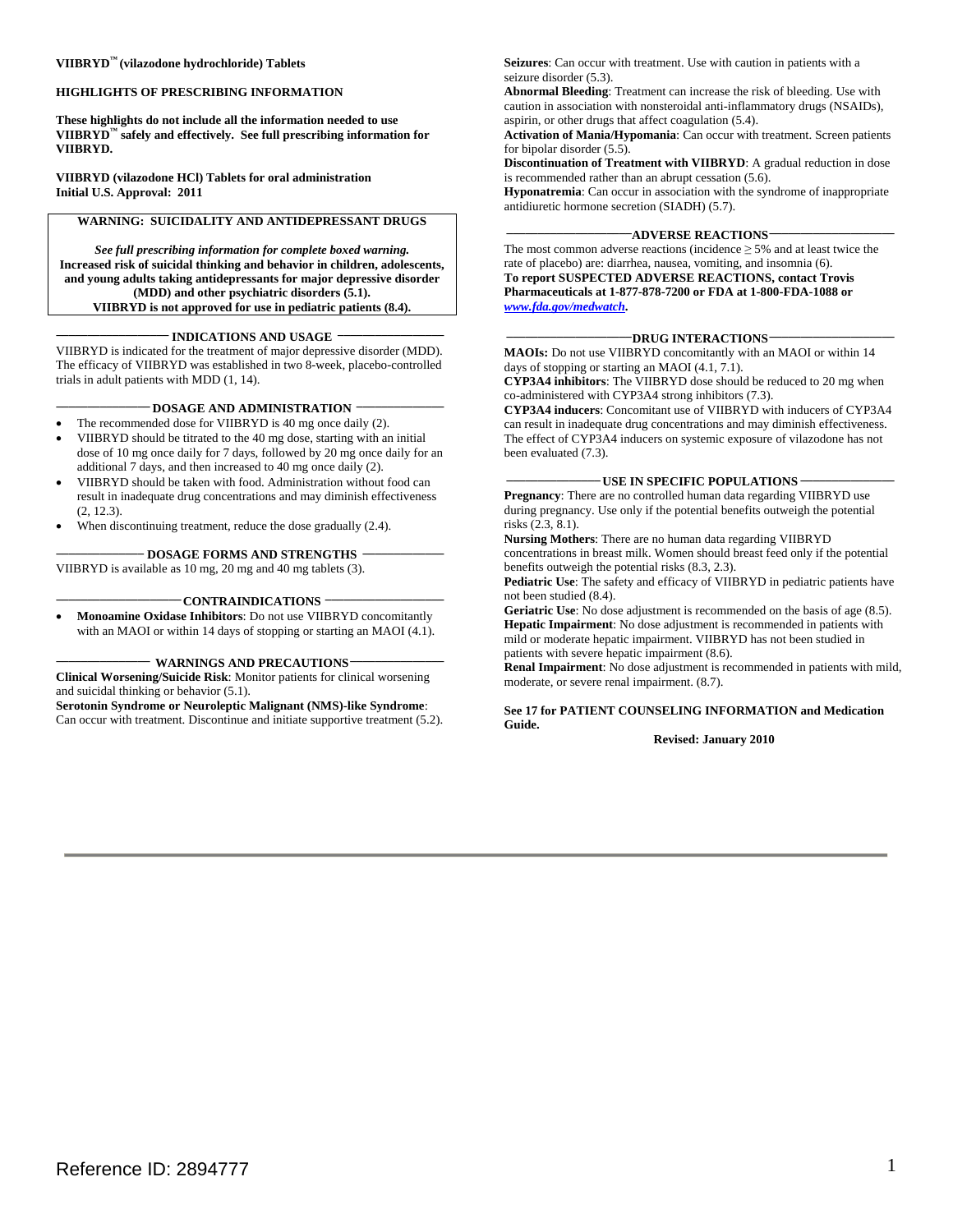# **FULL PRESCRIBING INFORMATION: CONTENTS\***

# **WARNING: <<SUICIDALITY AND ANTIDEPRESSANT DRUGS>>**

# **1 INDICATIONS AND USAGE**

- **2 DOSAGE AND ADMINISTRATION** 
	- 2.1 Initial Treatment of Major Depressive Disorder
	- 2.2 Maintenance/Continuation/Extended Treatment
	- 2.3 Dosing in Special Populations
	- 2.3 Discontinuing Treatment
	- 2.4 Monoamine Oxidase Inhibitors (MAOI)

# **3 DOSAGE FORMS AND STRENGTHS**

# **4 CONTRAINDICATIONS**

- 4.1 Monoamine Oxidase Inhibitors
- **5 WARNINGS AND PRECAUTIONS**<br>5.1 Clinical Worsening and Suicide 5.1 Clinical Worsening and Suicide Risk
	- 5.2 Serotonin Syndrome or Neuroleptic Malignant Syndrome (NMS)like Reactions
	- $\frac{5.3}{5.4}$ **Seizures**
	- Abnormal Bleeding
	- 5.5 Activation of Mania/Hypomania
	- 5.6 Discontinuation of Treatment with VILAZODONE
	- 5.7 Hyponatremia

# **6 ADVERSE REACTIONS**

6.1 Clinical Studies Experience

# **7 DRUG INTERACTIONS**<br> **7.1** Central Nervous Sys

- 7.1 Central Nervous System (CNS)-Active Agents<br>7.2 Drugs that Interfere with Hemostasis (e.g., NSA
- Drugs that Interfere with Hemostasis (e.g., NSAIDs, aspirin, and warfarin)
- 7.3 Potential for Other Drugs to Affect Vilazodone
- Potential for Vilazodone to Affect Other Drugs
- 7.5 Drugs Highly Bound to Plasma Protein

# **8 USE IN SPECIFIC POPULATIONS**<br>8.1 **Pregnancy**

- 8.1 Pregnancy<br>8.2 Labor and
- 8.2 Labor and Delivery
- 8.3 Nursing Mothers<br>8.4 Pediatric Use
- 8.4 Pediatric Use<br>8.5 Geriatric Use
- 8.5 Geriatric Use<br>8.6 Hepatic Impa
- 8.6 Hepatic Impairment<br>8.7 Renal Impairment
- 8.7 Renal Impairment<br>8.8 Gender Effect
- Gender Effect
- **9 DRUG ABUSE AND DEPENDENCE** 
	- 9.1 Controlled Substance
	- 9.2 Abuse and Dependence
- **10 OVERDOSAGE** 
	- 10.1 Human Experience 10.2 Management of Overdose
- **11 DESCRIPTION**

# **12 CLINICAL PHARMACOLOGY**

- 12.1 Mechanism of action
	- 12.2 Pharmacodynamics
- 12.3 Pharmacokinetics
- **13 NONCLINICAL TOXICOLOGY**
- 13.1 Carcinogenesis, Mutagenesis, Impairment of Fertility
- **14 CLINICAL STUDIES**
- **16 HOW SUPPLIED/STORAGE AND HANDLING** 
	- 16.1 How Supplied
	- 16.2 Storage
- **17 PATIENT COUNSELING INFORMATION** 
	- 17.1 Information for Patients
	- 17.2 Medication Guide
	- **\*Sections or subsections omitted from the full prescribing information are not listed**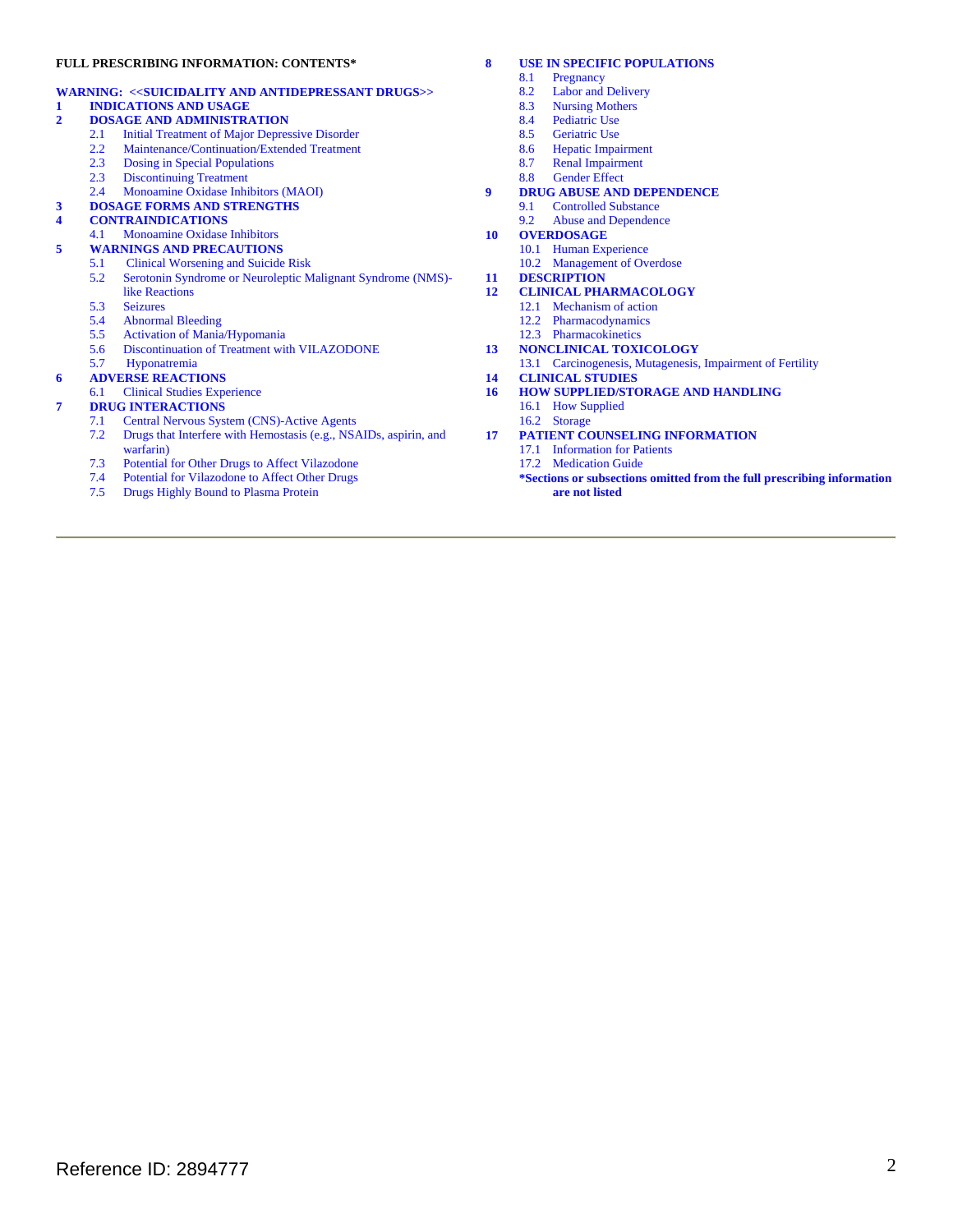# **WARNING: SUICIDALITY AND ANTIDEPRESSANT DRUGS**

**Antidepressants increased the risk compared to placebo of suicidal thinking and behavior (suicidality) in children, adolescents, and young adults in short-term studies of Major Depressive Disorder (MDD) and other psychiatric disorders. Anyone considering the use of VIIBRYD or any other antidepressant in a child, adolescent, or young adult must balance this risk with the clinical need. Short-term studies did not show an increase in the risk of suicidality with antidepressants compared to placebo in adults beyond age 24; there was a reduction in risk with antidepressants compared to placebo in adults aged 65 and older. Depression and certain other psychiatric disorders are themselves associated with increases in the risk of suicide. Patients of all ages who are started on antidepressant therapy should be monitored appropriately and observed closely for clinical worsening, suicidality, or unusual changes in behavior. Families and caregivers should be advised of the need for close observation and communication with the prescriber. VIIBRYD is not approved for use in pediatric patients [***see Warnings and Precautions (5.1), Use in Specific Populations (8.4), and Patient Counseling Information (17.1)***]** 

# **1 INDICATIONS AND USAGE**

VIIBRYD is indicated for the treatment of major depressive disorder (MDD). The efficacy of VIIBRYD was established in two 8-week, randomized, double-blind, placebo-controlled trials in adult patients with a diagnosis of MDD *[see Clinical Studies (14)].* 

 Major depressive disorder consists of one or more major depressive episodes. A major depressive episode (DSM-IV-TR) implies a prominent and relatively persistent (nearly every day for at least 2 weeks) depressed or dysphoric mood that usually interferes with daily functioning, and includes at least 5 of the following 9 symptoms: depressed mood, loss of interest in usual activities, significant change in weight and/or appetite, insomnia or hypersomnia, psychomotor agitation or retardation, increased fatigue, feelings of guilt or worthlessness, slowed thinking or impaired concentration, or a suicide attempt or suicidal ideation.

# **2 DOSAGE AND ADMINISTRATION**

# **2.1 Initial Treatment of Major Depressive Disorder**

The recommended dose for VIIBRYD is 40 mg once daily. VIIBRYD should be titrated, starting with an initial dose of 10 mg once daily for 7 days, followed by 20 mg once daily for an additional 7 days, and then an increase to 40 mg once daily. VIIBRYD should be taken with food. VIIBRYD blood concentrations (AUC) in the fasted state can be decreased by approximately 50% compared to the fed state, and may result in diminished effectiveness in some patients *[see Pharmacokinetics (12.3)].* 

### **2.2 Maintenance/Continuation/Extended Treatment**

The efficacy of VIIBRYD has not been systematically studied beyond 8 weeks. It is generally agreed that acute episodes of major depressive disorder require several months or longer of sustained pharmacologic therapy. Patients should be reassessed periodically to determine the need for maintenance treatment and the appropriate dose for treatment.

# **2.3 Dosing in Special Populations**

[see Pregnancy (8.1)]. *Pregnant Women*: Neonates exposed to serotonergic antidepressants late in the third trimester have developed complications requiring prolonged hospitalization, respiratory support, and tube feeding. When treating pregnant women with VIIBRYD, consider whether the potential benefits outweigh the potential risks of treatment

*Nursing Mothers*: There are no clinical data regarding the effect of VIIBRYD on lactation and nursing *[see Nursing Mothers (8.3)]*. Breastfeeding in women treated with VIIBRYD should be considered only if the potential benefit outweighs the potential risk.

*Pediatric Patients*: The safety and efficacy of VIIBRYD have not been studied in pediatric patients *[see Pediatric Use (8.4)]*.

*Geriatric Patients*: No dose adjustment is recommended on the basis of age *[see Geriatric Use (8.5)]*.

*Hepatic Impairment*: No dose adjustment is recommended in patients with mild or moderate hepatic impairment. VIIBRYD has not been studied in severe hepatic impairment *[see Hepatic Impairment (8.6)].*

*Renal Impairment*: No dose adjustment is recommended in patients with mild, moderate, or severe renal impairment. *[see Renal Impairment (8.7)].*

*Gender*: No dose adjustment is recommended on the basis of gender *[see Gender Effect (8.8)].*

# **2.4 Discontinuing Treatment**

Discontinuation symptoms have been reported with discontinuation of serotonergic drugs such as VIIBRYD. Gradual dose reduction is recommended, instead of abrupt discontinuation, whenever possible. Monitor patients for these symptoms when discontinuing VIIBRYD. If intolerable symptoms occur following a dose decrease or upon discontinuation of treatment, consider resuming the previously prescribed dose and decreasing the dose at a more gradual rate *[see Warnings and Precautions (5.6)]*.

#### **2.5 Monoamine Oxidase Inhibitors (MAOI)**

At least 14 days must elapse between discontinuation of an MAOI and initiation of therapy with VIIBRYD. In addition, at least 14 days must be allowed after stopping VIIBRYD before starting an MAOI *[see Contraindications (4.1)].*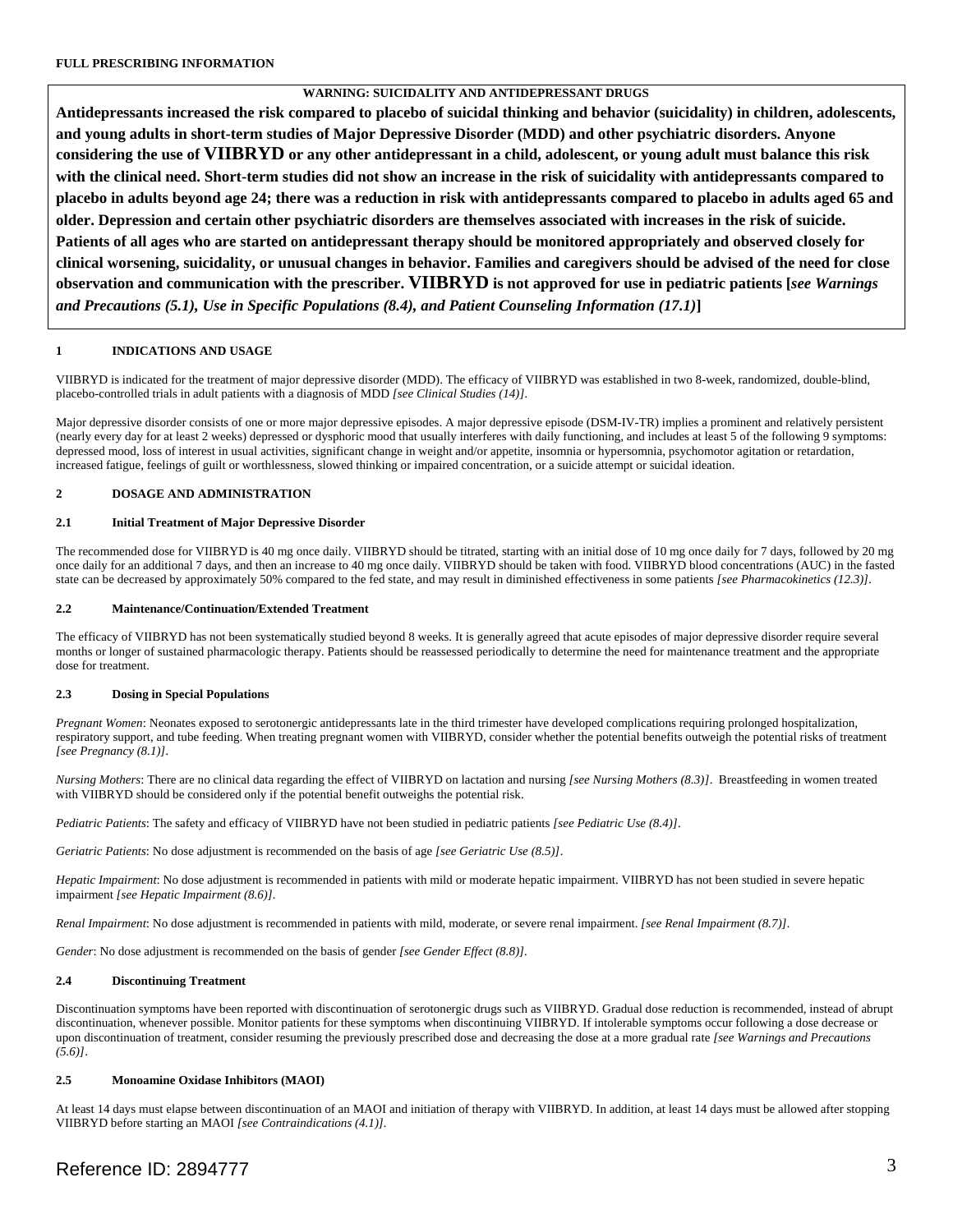#### **3 DOSAGE FORMS AND STRENGTHS**

VIIBRYD Tablets are available as 10 mg, 20 mg and 40 mg immediate-release, film-coated tablets. 10 mg pink, oval tablet, debossed with 10 on one side

20 mg orange, oval tablet, debossed with 20 on one side

40 mg blue, oval tablet, debossed with 40 on one side

# **4 CONTRAINDICATIONS**

# **4.1 Monoamine Oxidase Inhibitors**

VIIBRYD must not be used concomitantly in patients taking MAOIs or in patients who have taken MAOIs within the preceding 14 days due to the risk of serious, sometimes fatal, drug interactions with serotonergic drugs. These interactions have been associated with symptoms that include tremor, myoclonus, diaphoresis, nausea, vomiting, flushing, dizziness, hyperthermia with features resembling neuroleptic malignant syndrome, seizures, rigidity, autonomic instability with possible rapid fluctuations of vital signs, and mental status changes that include extreme agitation progressing to delirium and coma. Allow at least 14 days after stopping VIIBRYD before starting an MAOI *[see Drug Interactions (7.1*)*]*.

### **5 WARNINGS AND PRECAUTIONS**

### **5.1 Clinical Worsening and Suicide Risk**

Patients with major depressive disorder (MDD), both adult and pediatric, may experience worsening of their depression and/or the emergence of suicidal ideation and behavior (suicidality) or unusual changes in behavior, whether or not they are taking antidepressant medications, and this risk may persist until significant remission occurs. Suicide is a known risk of depression and certain other psychiatric disorders, and these disorders themselves are the strongest predictors of suicide. There has been a long-standing concern, however, that antidepressants may have a role in inducing worsening of depression and the emergence of suicidality in certain patients during the early phases of treatment. Pooled analyses of short-term placebo-controlled studies of antidepressant drugs (selective serotonin reuptake inhibitors [SSRIs] and others) showed that these drugs increase the risk of suicidal thinking and behavior (suicidality) in children, adolescents, and young adults (ages 18-24) with MDD and other psychiatric disorders. Short-term studies did not show an increase in the risk of suicidality with antidepressants compared to placebo in adults beyond age 24; there was a reduction with antidepressants compared to placebo in adults aged 65 and older.

 in absolute risk of suicidality across the different indications, with the highest incidence in MDD. The risk differences (drug vs. placebo), however, were relatively The pooled analyses of placebo-controlled studies in children and adolescents with MDD, obsessive compulsive disorder (OCD), or other psychiatric disorders included a total of 24 short-term studies of 9 antidepressant drugs in over 4,400 patients. The pooled analyses of placebo-controlled studies in adults with MDD or other psychiatric disorders included a total of 295 short-term studies (median duration of 2 months) of 11 antidepressant drugs in over 77,000 patients. There was considerable variation in risk of suicidality among drugs, but a tendency toward an increase in the younger patients for almost all drugs studied. There were differences stable within age strata and across indications. These risk differences (drug-placebo difference in the number of cases of suicidality per 1000 patients treated) are provided in Table 1.

#### **Table 1**

| <b>Age Range</b> | Drug-Placebo Difference in Number of Cases of Suicidality per 1000 Patients Treated |
|------------------|-------------------------------------------------------------------------------------|
|                  | <b>Increases Compared to Placebo</b>                                                |
| < 18             | 14 additional cases                                                                 |
| 18-24            | 5 additional cases                                                                  |
|                  | <b>Decreases Compared to Placebo</b>                                                |
| $25 - 64$        | 1 fewer case                                                                        |
| >65              | 6 fewer cases                                                                       |

No suicides occurred in any of the pediatric studies. There were suicides in the adult studies, but the number was not sufficient to reach any conclusion about drug effect on suicide.

 maintenance studies in adults with depression that the use of antidepressants can delay the recurrence of depression. It is unknown whether the suicidality risk extends to longer-term use, i.e., beyond several months. However, there is substantial evidence from placebo-controlled

#### **All patients being treated with antidepressants for any indication should be monitored appropriately and observed closely for clinical worsening, suicidality, and unusual changes in behavior, especially during the initial few months of a course of drug therapy, or at times of dose changes, either increases or decreases.**

 The following symptoms, anxiety, agitation, panic attacks, insomnia, irritability, hostility, aggressiveness, impulsivity, akathisia (psychomotor restlessness), hypomania, and mania, have been reported in adult and pediatric patients being treated with antidepressants for major depressive disorder as well as for other indications, both psychiatric and nonpsychiatric. Although a causal link between the emergence of such symptoms and either the worsening of depression and/or the emergence of suicidal impulses has not been established, there is concern that such symptoms may represent precursors to emerging suicidality.

Consideration should be given to changing the therapeutic regimen, including possibly discontinuing the medication, in patients whose depression is persistently worse, or who are experiencing emergent suicidality or symptoms that might be precursors to worsening depression or suicidality, especially if these symptoms are severe, abrupt in onset, or were not part of the patient's presenting symptoms.

If the decision has been made to discontinue treatment, medication should be tapered, as rapidly as is feasible, but with recognition that abrupt discontinuation can be associated with certain symptoms [*see Warnings and Precautions (5.6) and Dosage and Administration (2.4)*].

Families and caregivers of patients being treated with antidepressants for major depressive disorder or other indications, both psychiatric and nonpsychiatric, should be alerted about the need to monitor patients for the emergence of agitation, irritability, unusual changes in behavior, and the other symptoms described above, as well as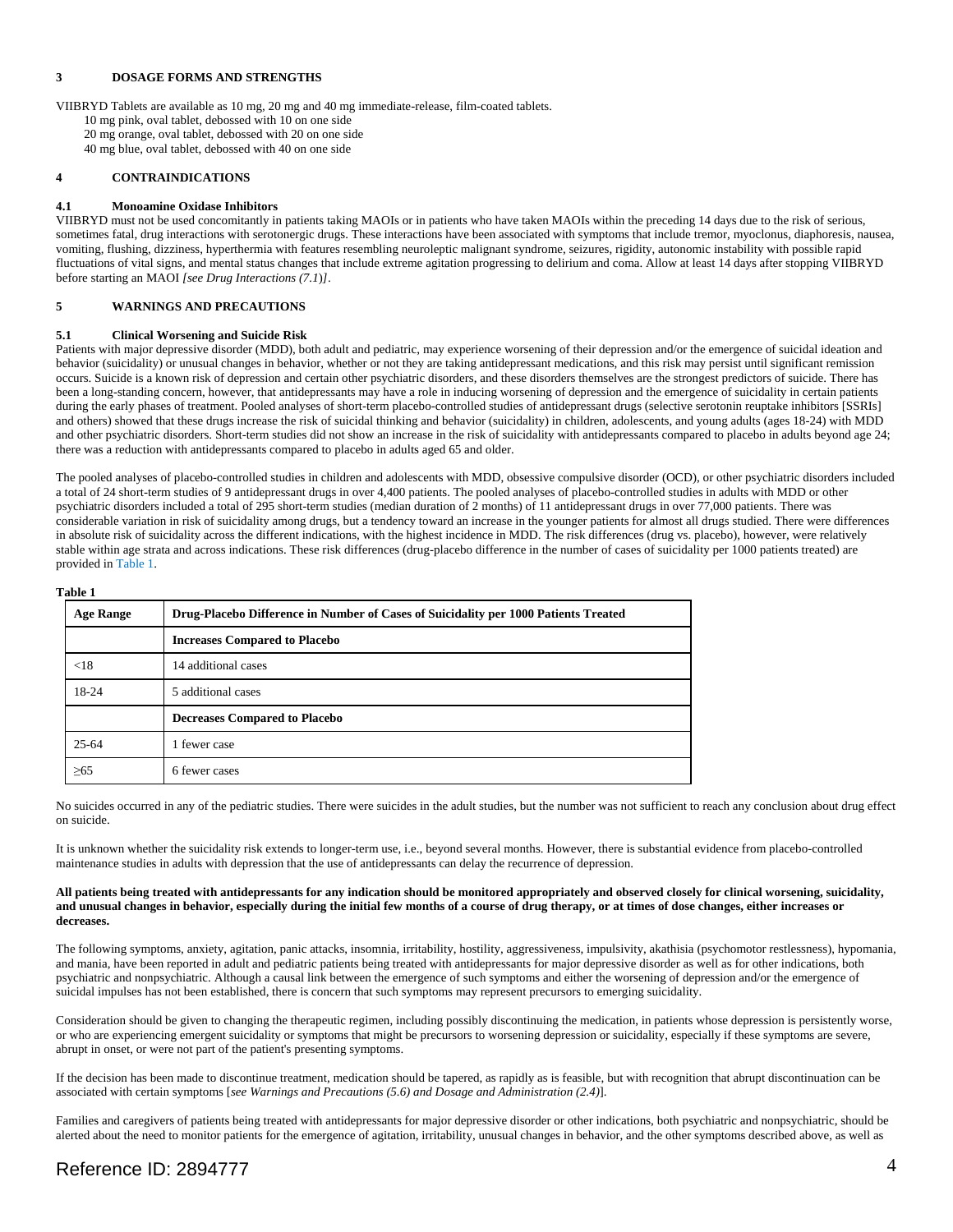the emergence of suicidality, and to report such symptoms immediately to healthcare providers. Such monitoring should include daily observation by families and caregivers. Prescriptions for VIIBRYD should be written for the smallest quantity of tablets consistent with good patient management, in order to reduce the risk of overdose *[see also Patient Counseling Information* (*17.1)]*.

### **Screening patients for bipolar disorder**

A major depressive episode may be the initial presentation of bipolar disorder. It is generally believed (though not established in controlled studies) that treating such an episode with an antidepressant alone may increase the likelihood of precipitation of a mixed/manic episode in patients at risk for bipolar disorder. Whether any of the symptoms described above represent such a conversion is unknown. However, prior to initiating treatment with an antidepressant, patients with depressive symptoms should be adequately screened to determine if they are at risk for bipolar disorder; such screening should include a detailed psychiatric history, including a family history of suicide, bipolar disorder, and depression. It should be noted that VIIBRYD is not approved for use in treating bipolar depression.

### **5.2 Serotonin Syndrome or Neuroleptic Malignant Syndrome (NMS)-like Reactions**

The development of a potentially life-threatening serotonin syndrome or Neuroleptic Malignant Syndrome (NMS)-like reactions has been reported with antidepressants alone, but particularly with concomitant use of serotonergic drugs (including triptans) with drugs that impair metabolism of serotonin (including MAOIs), or with antipsychotics or other dopamine antagonists. Symptoms of serotonin syndrome were noted in 0.1% of patients treated with VIIBRYD. Serotonin syndrome symptoms may include mental status changes (e.g., agitation, hallucinations, coma), autonomic instability (e.g., tachycardia, labile blood pressure, hyperthermia), neuromuscular aberrations (e.g., hyperreflexia, incoordination) and/or gastrointestinal symptoms (e.g., nausea, vomiting, diarrhea). Serotonin syndrome, in its most severe form can resemble NMS, which includes hyperthermia, muscle rigidity, autonomic instability with possible rapid fluctuation of vital signs, and mental status changes. Patients should be monitored for the emergence of serotonin syndrome or NMS-like signs and symptoms.

The concomitant use of VIIBRYD with MAOIs intended to treat depression is contraindicated. *[see Contraindications (4.1)]*.

If concomitant treatment of VIIBRYD with a 5-hydroxytryptamine receptor agonist (triptan) is clinically warranted, careful observation of the patient is advised, particularly during treatment initiation and dose increases *[see Drug Interactions (7.1)]*.

The concomitant use of VIIBRYD with serotonin precursors (such as tryptophan) is not recommended *[see Drug Interactions (7.1)].* 

Treatment with VIIBRYD and any concomitant serotonergic (SSRI, serotonin–norepinephrine reuptake inhibitor [SNRI], triptan, buspirone, tramadol, etc.) or antidopaminergic drugs, including antipsychotics, should be discontinued immediately if the above events occur and supportive symptomatic treatment should be initiated.

# **5.3 Seizures**

VIIBRYD has not been systematically evaluated in patients with a seizure disorder. Patients with a history of seizures were excluded from clinical studies. Like other antidepressants, VIIBRYD should be prescribed with caution in patients with a seizure disorder.

### **5.4 Abnormal Bleeding**

The use of drugs that interfere with serotonin reuptake inhibition, including VIIBRYD, may increase the risk of bleeding events. Concomitant use of aspirin, nonsteroidal anti-inflammatory drugs (NSAIDS), warfarin, and other anticoagulants may add to this risk. Case reports and epidemiological studies (case-control and cohort design) have demonstrated an association between use of drugs that interfere with serotonin reuptake and the occurrence of gastrointestinal bleeding. Bleeding events related to SSRIs have ranged from ecchymosis, hematoma, epistaxis, and petechiae to life-threatening hemorrhages.

 bleeding. Patients should be cautioned about the risk of bleeding associated with the concomitant use of VIIBRYD and NSAIDs, aspirin, or other drugs that affect coagulation or

#### **5.5 Activation of Mania/Hypomania**

small proportion of patients with major affective disorder who were treated with other antidepressants. As with all antidepressants, use VIIBRYD cautiously<br>in patients with a history or family history of bipolar disorder, Symptoms of mania/hypomania were reported in 0.1% of patients treated with VIIBRYD in clinical studies. Activation of mania/hypomania has also been reported in a

#### **5.6 Discontinuation of Treatment with VIIBRYD**

discontinuation symptoms. There have been reports of adverse events occurring upon discontinuation of serotonergic antidepressants, particularly when discontinuation is abrupt, including the following: dysphoric mood, irritability, agitation, dizziness, sensory disturbances (e.g., paresthesia, such as electric shock sensations), anxiety, confusion, headache, lethargy, emotional lability, insomnia, hypomania, tinnitus, and seizures. While these events are generally self-limiting, there have been reports of serious

Monitor patients for these symptoms when discontinuing VIIBRYD. Reduce the dose gradually whenever possible. If intolerable symptoms occur following a decrease in the dose or upon discontinuation of treatment, consider resuming the previously prescribed dose. Subsequently, the dose may be decreased, but at a more gradual rate *[see Dosage and Administration, (2.4)]*.

#### **5.7 Hyponatremia**

 SSRIs and SNRIs. In many cases, hyponatremia appears to be the result of the syndrome of inappropriate antidiuretic hormone secretion (SIADH). Cases with serum Although no cases of hyponatremia resulting from VIIBRYD treatment were reported in the clinical studies, hyponatremia has occurred as a result of treatment with sodium lower than110 mmol/L have been reported. Elderly patients may be at greater risk of developing hyponatremia with SSRIs. Also, patients taking diuretics or who are otherwise volume depleted can be at greater risk. Discontinuation of VIIBRYD in patients with symptomatic hyponatremia and appropriate medical intervention should be instituted. Signs and symptoms of hyponatremia include headache, difficulty concentrating, memory impairment, confusion, weakness, and unsteadiness, which can lead to falls. Signs and symptoms associated with more severe and/or acute cases have included hallucination, syncope, seizure, coma, respiratory arrest, and death.

# **6 ADVERSE REACTIONS**

#### **6.1 Clinical Studies Experience**

The most commonly observed adverse reactions in VIIBRYD-treated MDD patients in placebo-controlled studies (incidence ≥ 5% and at least twice the rate of placebo) were: diarrhea, nausea, vomiting, and insomnia.

#### **Patient Exposure**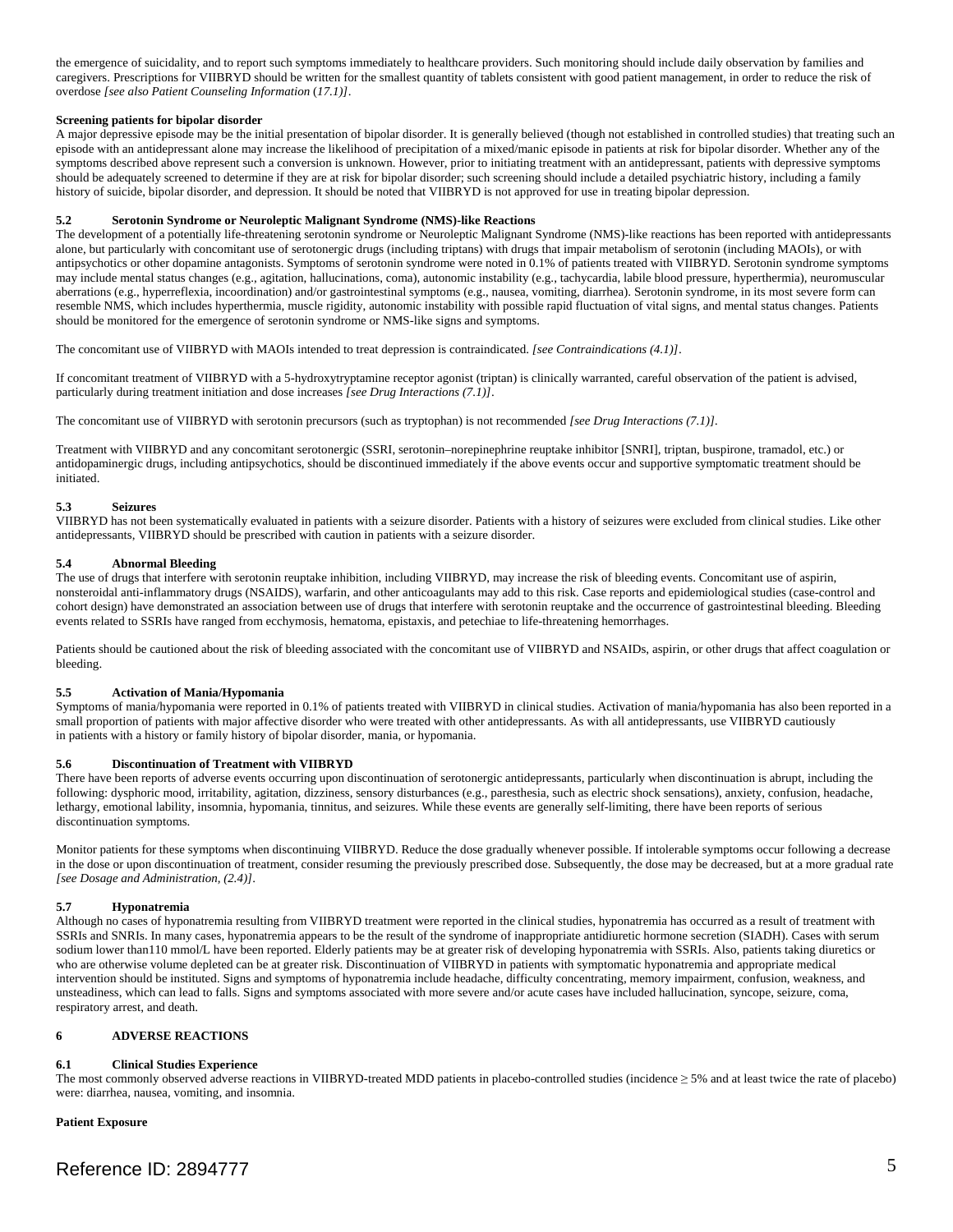The safety of VIIBRYD was evaluated in 2,177 patients (18-70 years of age) diagnosed with MDD who participated in clinical studies, representing 552 patient-years of exposure. In an open-label 52 week study at 40 mg daily, 599 patients were exposed to VIIBRYD for a total of 348 patient-years.

The information presented in these sections was derived from studies of VIIBRYD 40 mg daily in major depressive disorder including: 1) 2 placebo-controlled 8-week studies in 861 patients, including 436 receiving vilazodone; and 2) an open-label 52-week study of 599 patients. These studies included a titration period of 10 mg daily for 7 days followed by 20 mg daily for 7 days. In these clinical trials, VIIBRYD was administered with food.

Because clinical trials are conducted under widely varying conditions and varying lengths of time, adverse reaction rates observed in the clinical trials of a drug cannot be directly compared to rates in the clinical studies of another drug and may not reflect rates observed in practice.

#### **Adverse reactions reported as reasons for discontinuation of treatment**

 received VIIBRYD discontinued treatment due to an adverse reaction, compared with 3.2% of placebo-treated patients in these studies. In the placebo-controlled studies of MDD there was no single adverse reaction leading to discontinuation in > 1% of the patients. Overall, 7.1% of the patients who

#### **Common adverse reactions in placebo-controlled MDD studies**

Table 2 shows the incidence of common adverse reactions that occurred in  $\geq$  2% of VIIBRYD-treated MDD patients (and greater than in placebo-treated patients) in the placebo-controlled studies.

#### **Table 2: Common Adverse Reactions Occurring in ≥2% of VIIBRYD-treated Patients and > Placebo-treated Patients**

| <b>System Organ Class</b>                       | <b>VIIBRYD</b>         | <b>Placebo</b>   |  |
|-------------------------------------------------|------------------------|------------------|--|
| <b>Preferred Term</b>                           | 40 mg/day<br>$N = 436$ | $N = 433$        |  |
| <b>Gastrointestinal disorders</b>               |                        |                  |  |
| Diarrhea                                        | 28                     | 9                |  |
| Nausea                                          | 23                     | 5                |  |
| Dry mouth                                       | 8                      | 5                |  |
| Vomiting                                        | 5                      | $\,1$            |  |
| Dyspepsia                                       | 3                      | $\overline{c}$   |  |
| Flatulence                                      | 3                      | $\overline{c}$   |  |
| Gastroenteritis                                 | 3                      | <1               |  |
| Nervous system disorders                        |                        |                  |  |
| <b>Dizziness</b>                                | 9                      | 5                |  |
| Somnolence                                      | 3                      | $\overline{c}$   |  |
| Paresthesia                                     | 3                      | $\mathbf{1}$     |  |
| Tremor                                          | $\mathfrak{2}$         | $\boldsymbol{0}$ |  |
| <b>Psychiatric disorders</b>                    |                        |                  |  |
| Insomnia                                        | 6                      | $\overline{2}$   |  |
| Abnormal dreams                                 | $\overline{4}$         | $\mathbf{1}$     |  |
| Libido decreased                                | $\overline{4}$         | $<1\,$           |  |
| Restlessness <sup>*</sup>                       | 3                      | <1               |  |
| Orgasm abnormal**                               | 3                      | $\boldsymbol{0}$ |  |
| <b>General disorders</b>                        |                        |                  |  |
| Fatigue                                         | $\overline{4}$         | 3                |  |
| Feeling jittery                                 | $\mathfrak{2}$         | <1               |  |
| <b>Cardiac disorders</b>                        |                        |                  |  |
| Palpitations                                    | $\overline{2}$         | <1               |  |
| Musculoskeletal and connective tissue disorders |                        |                  |  |
| Arthralgia                                      | 3                      | $\mathbf{2}$     |  |
| Reproductive system and breast disorders        |                        |                  |  |
| Delayed ejaculation***                          | $\overline{c}$         | $\boldsymbol{0}$ |  |
| Erectile dysfunction***                         | $\overline{c}$         | $\mathbf{1}$     |  |
| <b>Metabolism and nutrition disorders</b>       |                        |                  |  |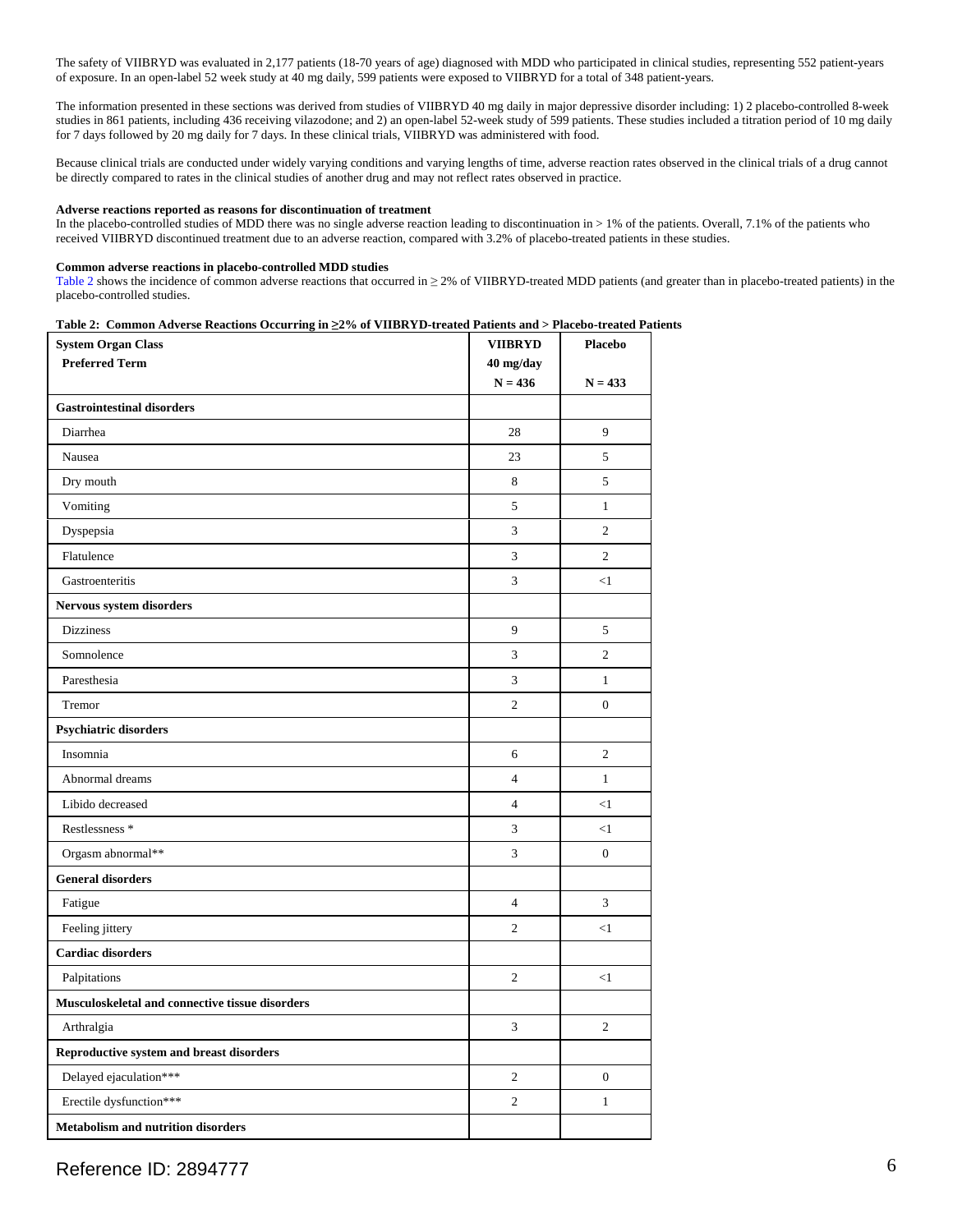| Increased appetite                                            |  |
|---------------------------------------------------------------|--|
| *Includes restlessness, akathisia, and restless legs syndrome |  |

\*\*Includes orgasm abnormal and anorgasmia

\*\*\*Male patients only (Placebo n=182; VIIBRYD n=170)

#### **Table 3: Sexual Adverse Reactions: Percentage in the Placebo-Controlled Studies**

|                      | <b>Males</b>   |           | <b>Females</b> |           |
|----------------------|----------------|-----------|----------------|-----------|
| Preferred Term       | <b>VIIBRYD</b> | Placebo   | <b>VIIBRYD</b> | Placebo   |
|                      | $N = 170$      | $N = 182$ | $N = 266$      | $N = 251$ |
| Decreased libido     |                | 0         |                | $<$ 1     |
| Abnormal orgasm*     |                |           |                |           |
| Delayed ejaculation  |                | 0         |                |           |
| Erectile dysfunction |                |           |                |           |
| Sexual dysfunction   |                |           |                |           |

− Not applicable

\*Includes anorgasmia

### **Laboratory Tests**

VIIBRYD has not been associated with any clinically important changes in laboratory test parameters in serum chemistry (including liver function tests), hematology and urinalysis, as measured in placebo-controlled studies. These studies include analysis of (1) mean change from baseline and (2) the proportion of patients meeting criteria for potentially clinically significant changes from baseline. Results from a 52-week open-label study were consistent with the findings from the placebocontrolled studies.

#### **ECG**

VIIBRYD has not been associated with any clinically significant effect on ECG parameters, including QT, QTc, PR and QRS intervals, or with any arrhythmogenic potential. ECGs were evaluated in a thorough QTc study at doses up to 80 mg daily with food and in the placebo-controlled studies *[see Pharmacodynamics (12.2)]*.

### **Vital Signs**

VIIBRYD has not been associated with any clinically significant effect on vital signs, including systolic and diastolic blood pressure and heart rate, as measured in placebo-controlled studies. These studies included analyses of (1) change from baseline, and (2) the proportion of patients meeting criteria for potentially clinically significant changes from baseline. Results from a 52-week open-label study were consistent with the findings from the placebo-controlled studies.

#### **Weight**

VIIBRYD had no effect on body weight as measured by the mean change from baseline in the 8-week, placebo-controlled studies. The mean changes in weight were +0.16 kg in the VIIBRYD group and +0.18 kg in the placebo group. The proportions of patients with a weight gain  $\geq$  7% were 0.9% in the VIIBRYD group and 1.2% in the placebo group. The proportions of patients with a weight decrease  $\geq$  7% were 1.4% in the VIIBRYD group and 1.4% in the placebo group.

#### **Other adverse reactions observed in clinical studies**

The following listing does not include reactions: 1) already listed in previous tables or elsewhere in labeling, 2) for which a drug cause was remote, 3) which were so general as to be uninformative, 4) which were not considered to have significant clinical implications, or 5) which occurred at a rate equal to or less than placebo.

Reactions are categorized by body system according to the following definitions: *frequent* adverse reactions are those occurring in at least 1/100 patients; *infrequent*  adverse reactions are those occurring in 1/100 to 1/1000 patients; *rare* reactions are those occurring in fewer than 1/1000 patients:

Cardiac disorders: *infrequent*: ventricular extrasystoles

Eye disorders: *frequent:* vision blurred, dry eye; *infrequent:* cataracts

General disorders: *infrequent*: feeling abnormal

Metabolism and nutrition disorders: *frequent*: decreased appetite

Nervous System: *frequent*: sedation, migraine; *infrequent*: dysgeusia

Psychiatric disorders: *infrequent*: panic attack, mania

Renal and Urinary disorder: *infrequent*: pollakiuria

Skin and subcutaneous tissue disorders: *frequent*: hyperhidrosis, night sweats

# **7 DRUG INTERACTIONS**

#### **7.1 Central Nervous System (CNS)-Active Agents**

The risk of using VIIBRYD in combination with other CNS-active drugs has not been systematically evaluated. Consequently, use caution when VIIBRYD is prescribed in combination with other CNS-active drugs.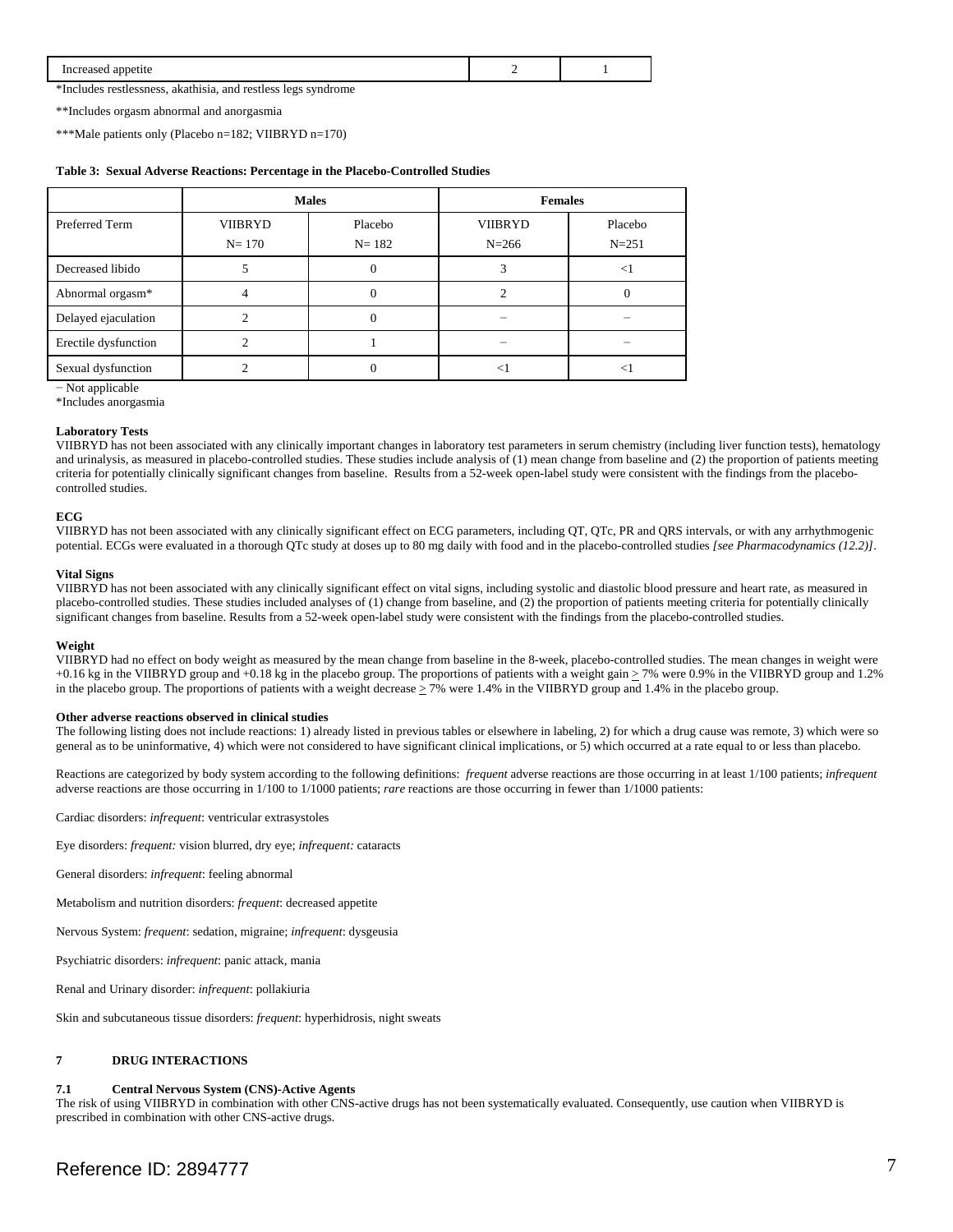#### **Monoamine Oxidase Inhibitors (MAOI)**

 MAOI. Do not prescribe VIIBRYD concomitantly with an MAOI or within 14 days of discontinuing or starting an MAOI *[see Contraindications (4.1)]*. Adverse reactions, some of which are serious or fatal, can develop in patients who use MAOIs or who have recently been discontinued from a MAOI and started on antidepressant(s) with pharmacological properties similar to VIIBRYD (e.g. SSRIs), or who have recently had SSRI therapy discontinued prior to initiation of an

### **Serotonergic Drugs**

Based on the mechanism of action of VIIBRYD and the potential for serotonin toxicity, also known as serotonin syndrome, caution is advised when VIIBRYD is coadministered with other drugs that may affect the serotonergic neurotransmitter systems (e.g., MAOI, SSRIs, SNRIs, triptans, buspirone, tramadol, and tryptophan products etc.) *[see Warnings and Precautions (5.2)]*.

### **7.2 Drugs that Interfere with Hemostasis (e.g., NSAIDs, Aspirin, and Warfarin)**

 and SNRIs are coadministered with warfarin. Patients receiving warfarin therapy should be carefully monitored when VIIBRYD is initiated or discontinued *[see*  Serotonin release by platelets plays an important role in hemostasis. Epidemiological studies of case-control and cohort design have demonstrated an association between use of psychotropic drugs that interfere with serotonin reuptake and the occurrence of upper gastrointestinal bleeding. These studies have also shown that concurrent use of an NSAID or aspirin may potentiate this risk of bleeding. Altered anticoagulant effects, including increased bleeding, have been reported when SSRIs *Abnormal Bleeding (5.4)]*.

### **7.3 Potential for Other Drugs to Affect Vilazodone**

### **Figure 1. Impact of other drugs on Vilazodone PK**



#### **Inhibitors of CYP3A4**

with intolerable adverse events. No dose adjustment is recommended when VIIBRYD is co-administered with mild inhibitors of CYP3A4 (e.g., cimetidine). Metabolism by CYP3A4 is a major elimination pathway for vilazodone. Concomitant use of VIIBRYD and strong inhibitors of CYP3A4 (e.g., ketoconazole) can increase vilazodone plasma concentrations by approximately 50% (see Figure 1). The VIIBRYD dose should be reduced to 20 mg if co-administered with a strong inhibitor of CYP3A4. During co-administration with moderate inhibitors of CYP3A4 (e.g., erythromycin), the VIIBRYD dose should be reduced to 20 mg for patients

#### **Inducers of CYP3A4**

Concomitant use of VIIBRYD with inducers of CYP3A4 has the potential to reduce vilazodone systemic exposure. However, the effect of CYP3A4 inducers on vilazodone plasma concentrations has not been evaluated.

#### **Inhibitors of other CYP enzymes**

 minor elimination pathways in the metabolism of vilazodone. *In vitro* studies have shown that CYP1A2, CYP2A6, CYP2C9 and CYP2E1 have minimal contribution to Concomitant administration of VIIBRYD with inhibitors of CYP2C19 and CYP2D6 is not expected to alter plasma concentrations of vilazodone. These isoforms are the metabolism of vilazodone.

#### **7.4 Potential for Vilazodone to Affect Other Drugs**

#### **Drugs metabolized by CYP1A2, CYP2C9, CYP2D6, CYP3A4 or CYP2C19.**

 nifedipine or debrisoquine, probes for CYP1A2, CYP2C9, CYP3A4, and CYP2D6, respectively. VIIBRYD coadministration with mephenytoin to healthy subjects Coadministration of VIIBRYD with substrates for CYP1A2, CYP2C9, CYP3A4, or CYP2D6 is unlikely to result in clinically significant changes in the concentrations of the CYP substrates. A study in healthy subjects found that VIIBRYD (20 mg/day for 8-10 days) had no effect on the pharmacokinetics of caffeine, flurbiprofen, resulted in a small (11%) increase in mephenytoin biotransformation, suggestive of a minor induction of CYP2C19. *In vitro* studies have shown that VIIBRYD is a moderate inhibitor of CYP2C19 and CYP2D6.

#### **Drugs metabolized by CYP2C8**

Coadministration of VIIBRYD with a CYP2C8 substrate may lead to an increase in concentration of the other drug. *In vitro* studies suggest that VIIBRYD may inhibit the biotransformation of substrates of CYP2C8. The effect of VIIBRYD on CYP2C8 activity has not been tested *in vivo*.

#### **Induction of CYP isoforms**

VIIBRYD did not induce CYP1A1, 1A2, 2A6, 2B6, 2C9, 2C19, 2D6, 2E1, 3A4 or 3A5 in an *in vitro* study in cultured human hepatocytes. Chronic administration of vilazodone is unlikely to induce the metabolism of drugs metabolized by these major CYP isoforms.

#### **7.5 Drugs Highly Bound to Plasma Protein**

The interaction between vilazodone and other highly protein-bound drugs has not been evaluated. Because vilazodone is highly bound to plasma protein, administration of VIIBRYD to a patient taking another drug that is highly protein bound may cause increased free concentrations of the other drug.

#### **8 USE IN SPECIFIC POPULATIONS**

#### **8.1 Pregnancy**

**Teratogenic Effects**  Pregnancy Category C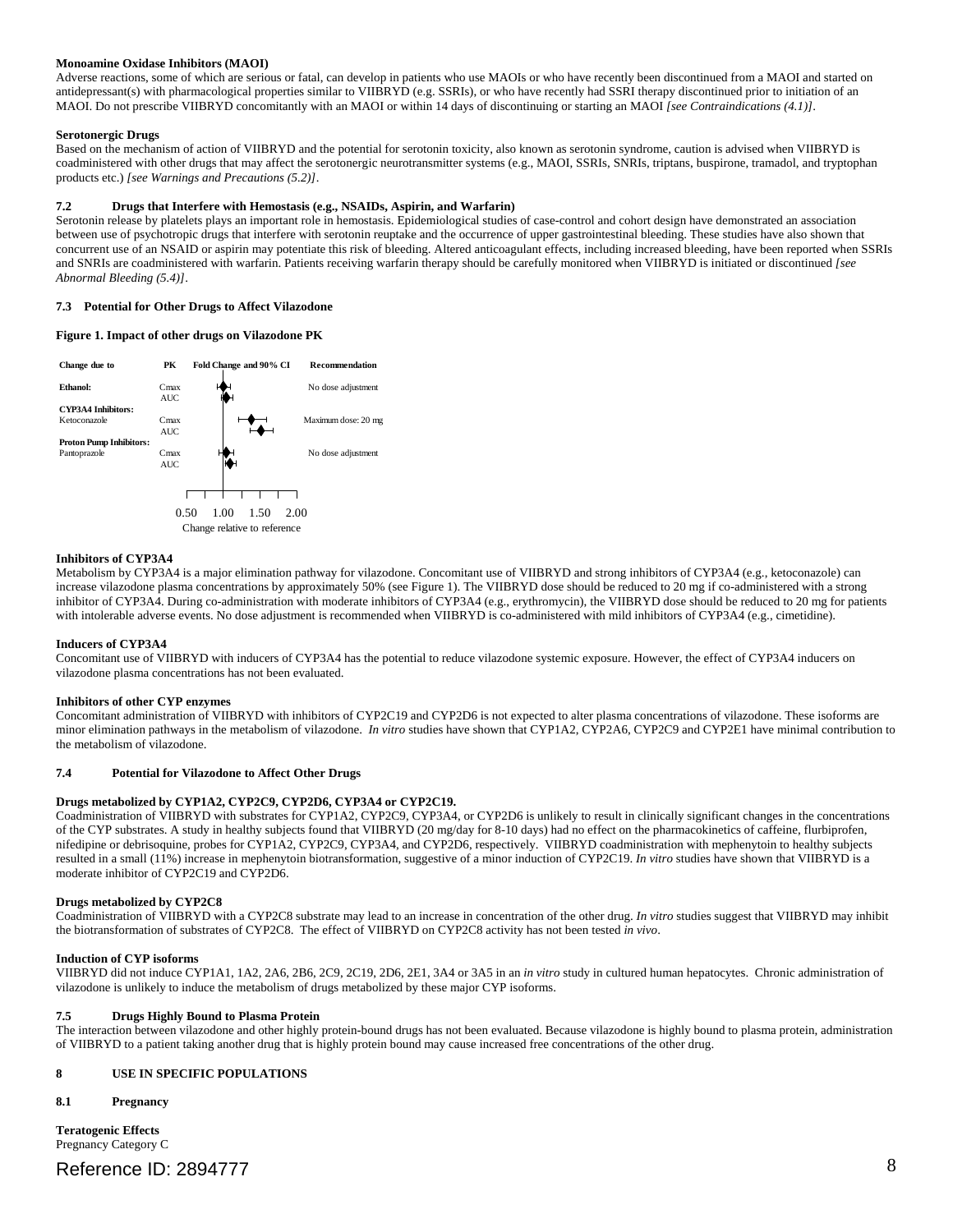Vilazodone caused some developmental toxicity in rats, but was not teratogenic in rats or rabbits. There are no adequate and well-controlled studies of VIIBRYD in pregnant women. When treating pregnant women with VIIBRYD, carefully consider whether the potential benefits outweigh the potential risks of treatment.

No teratogenic effects were observed when vilazodone was given to pregnant rats or rabbits during the period of organogenesis at oral doses up to 200 and 36 mg/kg/day, respectively. These doses are 48 and 17 times, in rats and rabbits, respectively, the maximum recommended human dose (MRHD) of 40 mg on a mg/m<sup>2</sup> basis. Fetal body weight gain was reduced, and skeletal ossification was delayed in both rats and rabbits at these doses; these effects were not observed at doses up to 10 times the MRHD in rats or 4 times the MRHD in rabbits.

 delayed maturation, and decreased fertility in adulthood. There was some maternal toxicity at this dose. These effects were not seen at 6 times the MRHD. When vilazodone was administered to pregnant rats at an oral dose of 30 times the MRHD during the period of organogenesis and throughout pregnancy and lactation, the number of live born pups was decreased. There was an increase in early postnatal pup mortality, and among surviving pups there was decreased body weight,

#### **Nonteratogenic Effects**

Neonates exposed to serotonergic antidepressants late in the third trimester have developed complications requiring prolonged hospitalization, respiratory support, and tube feeding. Such complications can arise immediately upon delivery. Reported clinical findings have included respiratory distress, cyanosis, apnea, seizures, temperature instability, feeding difficulty, vomiting, hypoglycemia, hypotonia, hypertonia, hyperreflexia, tremor, jitteriness, irritability, and constant crying. These features are consistent with either a direct toxic effect of serotonergic antidepressants or, possibly, a drug discontinuation syndrome. It should be noted that, in some cases, the clinical picture is consistent with serotonin syndrome *[see Warnings and Precautions (5.2)]*.

#### **8.2 Labor and Delivery**

The effect of VIIBRYD on labor and delivery in humans is unknown. VIIBRYD should be used during labor and delivery only if the potential benefit outweighs the potential risk.

#### **8.3 Nursing Mothers**

 Vilazodone is excreted into the milk of lactating rats. The effect of VIIBRYD on lactation and nursing in humans is unknown. Breast feeding in women treated with VIIBRYD should be considered only if the potential benefit outweighs the potential risk to the child.

#### **8.4 Pediatric Use**

Clinical studies on the use of VIIBRYD in pediatric patients have not been conducted; therefore, the safety and effectiveness of VIIBRYD in the pediatric population have not been established. VIIBRYD is not approved for use in pediatric patients [see Box Warning and Warnings and Precautions (5.1)].

### **8.5 Geriatric Use**

No dose adjustment is recommended on the basis of age (see Figure 2). Results from a single-dose (20 mg) pharmacokinetic study in elderly (> 65 years-old) vs. young (24-55 years-old) subjects demonstrated that the pharmacokinetics were generally similar between the two age groups.

Of the 2177 patients in clinical studies with VIIBRYD, 37 (1.7%) were 65 years of age or older, and 272 (12.5%) were 55 to 64 years of age.

Greater sensitivity of some older individuals cannot be ruled out *[see Dosage and Administration (2.3)].* 

Serotonergic antidepressants have been associated with cases of clinically significant hyponatremia in elderly patients, who may be at greater risk for this adverse event *[see Warnings and Precautions (5.7)]*.

#### **8.6 Hepatic Impairment**

Vilazodone is eliminated primarily by hepatic metabolism. In mild and moderate hepatic impairment, no dose adjustment is necessary (see Figure 2). VIIBRYD has not been studied in patients with severe hepatic impairment *[see Dosage and Administration (2.3)]*.

#### **8.7 Renal Impairment**

In mild, moderate, and severe renal impairment, no dose adjustment is necessary (see Figure 2 below) *[see Dosage and Administration (2.3)]*.

#### **8.8 Gender Effect**

After adjustment for body weight, the systemic exposures between males and females are similar (see Figure 2).

# **Figure 2. Impact of Intrinsic Factors on Vilazodone PK**

**Population Description PK Fold Change and 90%CI Recommendation** 



 The data shown for elderly subjects (>65 years) are relative to younger subjects (24-55 ye The data shown for female subjects are relative to male subjects. The data shown for female subjects are relative to male subjects.<br>The data shown for renal and hepatic impairment are relative to subjects with normal<br>renal and hepatic function, respectively.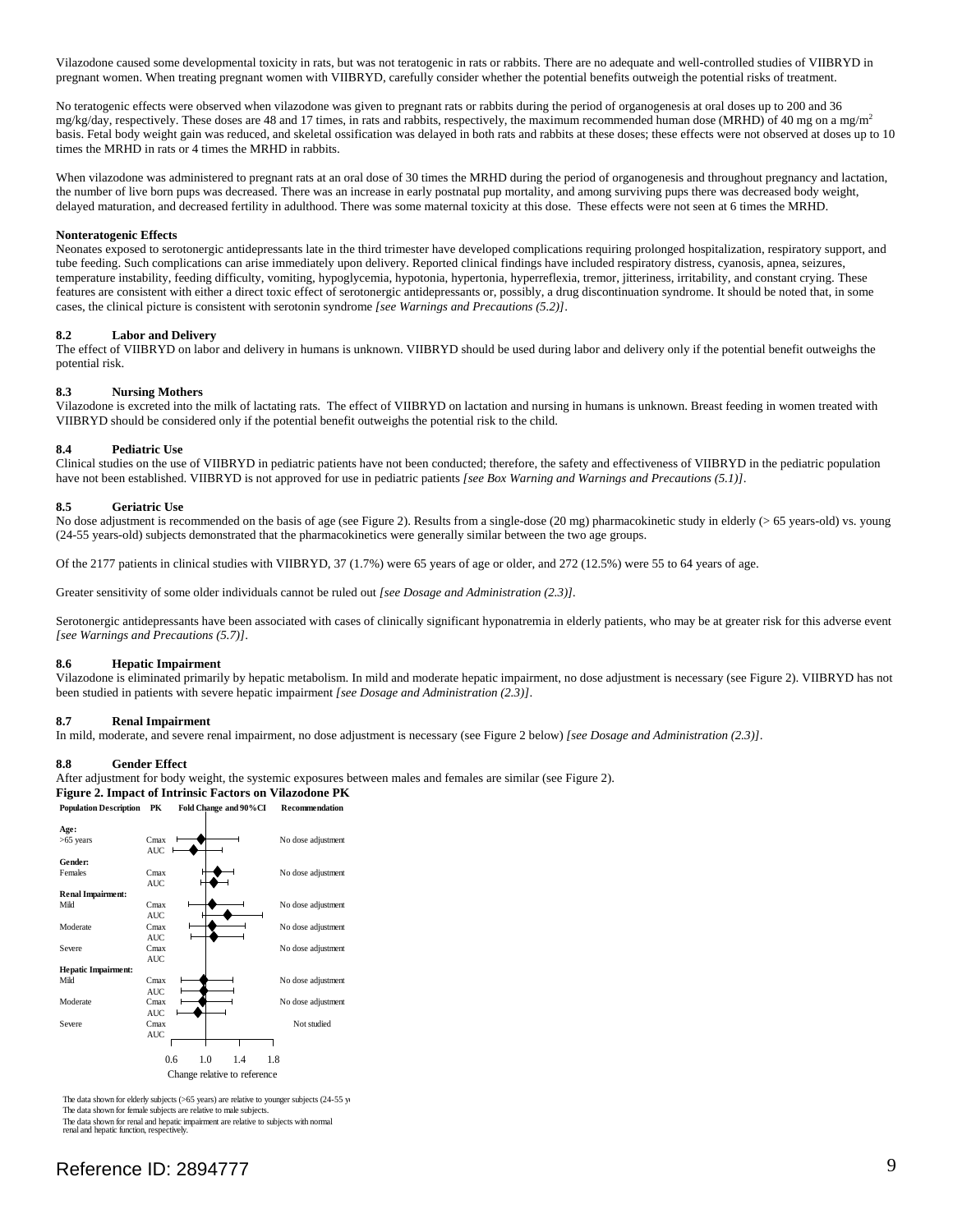### **9 DRUG ABUSE AND DEPENDENCE**

# **9.1 Controlled Substance**

VIIBRYD is not a controlled substance.

### **9.2 Abuse and Dependence**

VIIBRYD has been systematically studied in animals and did not demonstrate abuse or dependence potential. While VIIBRYD has not been systematically studied in humans for its potential for abuse, there was no suggested evidence of drug-seeking behavior in the clinical studies. However, it is not possible to predict on the basis of clinical experience the extent to which a CNS active drug will be misused, diverted, and/or abused once marketed. Consequently, physicians should carefully evaluate patients for a history of drug abuse and follow such patients closely, observing them for signs of misuse or abuse of VIIBRYD (e.g., development of tolerance, drugseeking behavior, increases in dose).

# **10 OVERDOSAGE**

#### **10.1 Human Experience**

There is limited clinical experience regarding human overdosage with VIIBRYD. Four patients and 1 patient's child experienced an overdose of VIIBRYD; all recovered. The adverse reactions associated with overdose of VIIBRYD at doses of 200-280 mg as observed in clinical trials included serotonin syndrome, lethargy, restlessness, hallucinations, and disorientation.

### **10.2 Management of Overdose**

Consult a Certified Poison Control Center for up-to-date guidance and advice. Telephone numbers for certified poison control centers are listed in the Physicians' Desk Reference® (PDR). No specific antidotes for vilazodone are known. In case of an overdose, provide supportive care, including close medical supervision and monitoring. Treatment should consist of those general measures employed in the management of overdosage with any drug. Consider the possibility of multiple drug overdose. Ensure an adequate airway, oxygenation, and ventilation. Monitor cardiac rhythm and vital signs. General supportive and symptomatic measures are also recommended. Gastric lavage with a large-bore orogastric tube with appropriate airway protection, if needed, may be considered. Removal of vilazodone by dialysis has not been studied; however, the high volume of distribution of vilazodone suggests that dialysis will not be effective in reducing vilazodone plasma concentrations.

# **11 DESCRIPTION**

VIIBRYD Tablets for oral administration contain polymorph Form IV vilazodone hydrochloride (HCl), a selective serotonin reuptake inhibitor and a  $5HT<sub>1A</sub>$  receptor partial agonist.

Vilazodone HCl is 2-benzofurancarboxamide, 5-[4-[4-(5-cyano-1*H*-indol-3-yl)butyl]-1-piperazinyl]-, hydrochloride (1:1). Its molecular weight is 477.99. The structural formula is:



 alcohol, titanium dioxide, polyethylene glycol, talc, FD&C Blue #1 (40 mg only), FD&C Yellow #6 (20 mg only) and FD&C Red #40 (10 mg only). In addition to the active ingredient, VIIBRYD Tablets contain lactose monohydrate, microcrystalline cellulose, magnesium stearate, colloidal silicon dioxide, polyvinyl

### **12 CLINICAL PHARMACOLOGY**

#### **12.1 Mechanism of action**

The mechanism of the antidepressant effect of vilazodone is not fully understood but is thought to be related to its enhancement of serotonergic activity in the CNS through selective inhibition of serotonin reuptake. Vilazodone is also a partial agonist at serotonergic 5-HT<sub>1A</sub> receptors; however, the net result of this action on serotonergic transmission and its role in vilazodone's antidepressant effect are unknown.

#### **12.2 Pharmacodynamics**

Vilazodone binds with high affinity to the serotonin reuptake site (Ki= 0.1 nM), but not to the norepinephrine (Ki=56 nM) or dopamine (Ki=37 nM) reuptake sites. Vilazodone potently and selectively inhibits reuptake of serotonin (IC<sub>50</sub>= 1.6 nM). Vilazodone also binds selectively with high affinity to 5-HT<sub>1A</sub> receptors (IC<sub>50</sub>= 2.1 nM) and is a 5-HT<sub>1A</sub> receptor partial agonist.

Thorough QT Study: Treatment with VIIBRYD did not prolong the QTc interval. The effect of vilazodone (20, 40, 60, and 80 mg) on the QTc interval was evaluated in a randomized, placebo-, and active-controlled (moxifloxacin 400 mg), parallel-group, thorough QTc study in 157 healthy subjects. The study demonstrated an ability to detect small effects. The upper bound of the 90% confidence interval for the largest placebo-adjusted, baseline-corrected QTc interval was below 10 msec, based on the individual correction method (QTcI). This is below the threshold for clinical concern. However, it is unknown whether 80 mg is adequate to represent a high clinical exposure condition.

### **12.3 Pharmacokinetics**

 Vilazodone activity is due primarily to the parent drug. The pharmacokinetics of vilazodone (5 mg – 80 mg) are dose-proportional. Accumulation of vilazodone is predictable from single dose data, does not vary with dose, and steady-state is achieved in about 3 days. Elimination of vilazodone is primarily by hepatic metabolism with a terminal half-life of approximately 25 hours. At steady-state, after daily dosing of VIIBRYD 40 mg under fed conditions, the mean C<sub>max</sub> value is 156 ng/mL, and the mean AUC  $_{0.24 \text{ hours}}$ ) value is 1645 ng·h/mL.

#### **Absorption**

Vilazodone concentrations peak at a median of 4-5 hours ( $T_{\text{max}}$ ) after administration and decline with a terminal half-life of approximately 25 hours. The absolute approximately 147-160%, and AUC increased by approximately 64-85%). bioavailability of vilazodone is 72% with food. Administration of VIIBRYD with food (high fat or light meal) increases oral bioavailability ( $C<sub>max</sub>$  increased by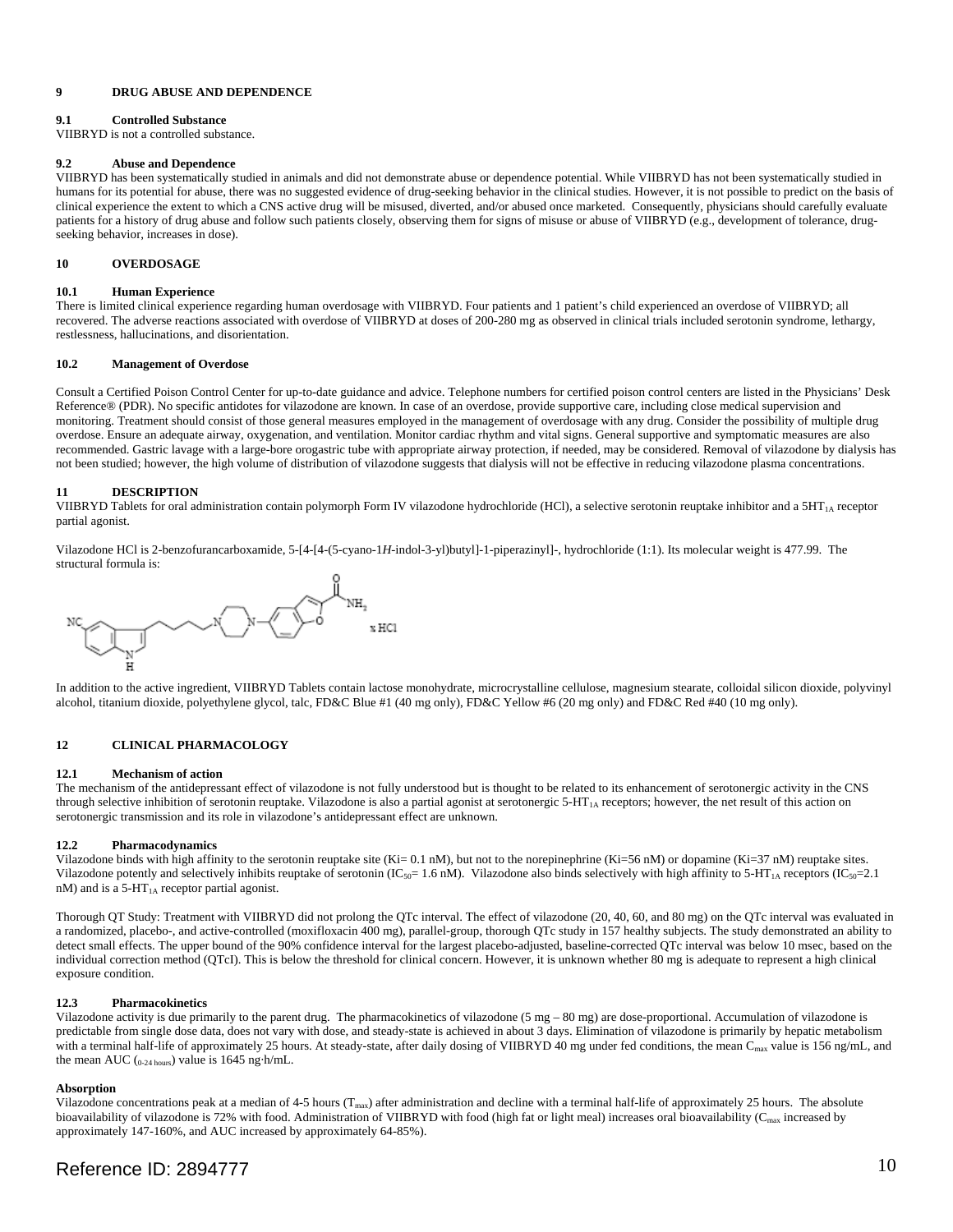Coadministration of VIIBRYD with ethanol or with a proton pump inhibitor (pantoprazole) did not affect the rate or extent of vilazodone absorption [*see Drug Interactions (7.3, Figure 1)*]. In addition, neither the  $T_{\text{max}}$  nor terminal elimination rate of vilazodone was altered by coadministration with either pantoprazole or ethanol

ethanol.<br>Absorption is decreased by approximately 25% if vomiting occurs within 7 hours of ingestion; no replacement dose is needed.

#### **Distribution**

Vilazodone is widely distributed and approximately 96-99% protein-bound

#### **Metabolism and Elimination**

 CYP2C19 and CYP2D6. *In vitro* studies with human microsomes and human hepatocytes indicate that vilazodone is unlikely to inhibit or induce the metabolism of VIIBRYD is extensively metabolized through CYP and non-CYP pathways (possibly by carboxylesterase), with only 1% of the dose recovered in the urine and 2% of the dose recovered in the feces as unchanged vilazodone. CYP3A4 is primarily responsible for its metabolism among CYP pathways, with minor contributions from other CYP (except for CYP2C8) substrates; and an *in vivo* study with probe substrates for CYP2C19, 2D6 and 3A4 showed vilazodone did not alter the pharmacokinetics of the probe substrates. However, an *in vivo* study with probe substrate for CYP2C19 demonstrated a minor induction of CYP2C19. Strong inhibitors of CYP3A4 (e.g., ketoconazole) can reduce the metabolism of vilazodone *in vivo* and increase exposure. Conversely, inducers of CYP3A4 can decrease vilazodone exposure *[see Drug Interactions (7.3)]*.

The presence of mild or moderate renal impairment, or mild or moderate hepatic impairment did not affect the apparent clearance of vilazodone.

#### **13 NONCLINICAL TOXICOLOGY**

#### **13.1 Carcinogenesis, Mutagenesis, Impairment of Fertility**

#### **Carcinogenesis**

 Carcinogenicity studies were conducted in which B6C3F1mice and Wistar rats were given oral doses of vilazodone up to 135 and 150 mg/kg/day, respectively, for 2 years. These doses are approximately 16.5 and 36 times the maximum recommended human dose (MRHD) of 40 mg, respectively, on a mg/m<sup>2</sup> basis.

In mice, the incidence of hepatocellular carcinomas was increased in males at 16.5 times the MRHD; this finding was not observed at 5.5 times the MRHD. The incidence of malignant mammary gland tumors was numerically increased in females at 5.5 and 16.5 times the MRHD, with statistical significance at 16.5 the MHRD; this finding was not observed at 1.8 times the MRHD. Elevated prolactin levels were observed in a 2-week study of vilazodone administered at 5.5 and 33 times the MRHD. Increases in prolactin levels are known to cause mammary tumors in rodents.

In the rat study, vilazodone was not carcinogenic in either sex at doses up to 36 times the MRHD.

# **Mutagenesis**

Vilazodone was not mutagenic in the *in vitro* bacterial reverse mutation assay (Ames test). Vilazodone was negative in the *in vitro* V79/HGRPT mammalian cell forward mutation assay. Vilazodone was clastogenic in two *in vitro* mammalian cell chromosome aberration assays. However, vilazodone was negative for clastogenic activity in both an *in vivo* rat bone marrow chromosome aberration assay and a micronucleus test. Vilazodone was also negative in an *in vivo/in vitro* unscheduled DNA synthesis assay in rats.

#### **Impairment of Fertility**

Treatment of rats with vilazodone at a dose of 125 mg/kg, which is 30 times the maximum recommended human dose (MRHD) of 40 mg on a mg/m<sup>2</sup> basis, caused impairment of male fertility with no effect on female fertility. Impaired male fertility was not observed at 6 times the MRHD.

# **14 CLINICAL STUDIES**

 score. Examination of population subgroups based on age (there were few patients over 65), gender, and race did not reveal any clear evidence of differential The efficacy of VIIBRYD as a treatment for major depressive disorder was established in two 8-week, multicenter, randomized, double-blind, placebo-controlled studies in adult (18-70 years of age) outpatients who met the Diagnostic and Statistical Manual of Mental Disorders (DSM-IV-TR) criteria for MDD. In these studies, patients were titrated over 2 weeks to a dose of 40 mg of VIIBRYD with food (n=436) or placebo (n = 433) once daily. VIIBRYD was superior to placebo in the improvement of depressive symptoms as measured by the mean change from baseline to Week 8 in the Montgomery-Asberg Depression Rating Scale (MADRS) total responsiveness.

#### **Table 4. Summary of Results for the Primary Efficacy Endpoint**

| <b>Study Number</b>                                       | <b>Primary Endpoint</b> | LS Mean $(95\% \text{ CI})^a$<br>difference from placebo<br>in change from baseline |  |  |
|-----------------------------------------------------------|-------------------------|-------------------------------------------------------------------------------------|--|--|
|                                                           | <b>MADRS</b>            | $-3.2(-5.2,-1.3)$                                                                   |  |  |
|                                                           | <b>MADRS</b>            | $-2.5(-4.4,-0.6)$                                                                   |  |  |
| <sup>a</sup> Least Squares Mean (95% Confidence Interval) |                         |                                                                                     |  |  |

#### **16 HOW SUPPLIED/STORAGE AND HANDLING**

#### **16.1 How Supplied**

VIIBRYD (vilazodone HCl) Tablets are supplied in the following configurations: **10 mg, pink, oval tablet, debossed with 10 on one side** 

75838-110-30: 30-count bottles

75838-110-90: 90-count bottles

75838-110-52: 500-count bottles

75838-110-12: 10 blisters cards each containing 10 tablets (HUD)

**20 mg, orange, oval tablet, debossed with 20 on one side**  75838-120-30: 30-count bottles

75838-120-90: 90-count bottles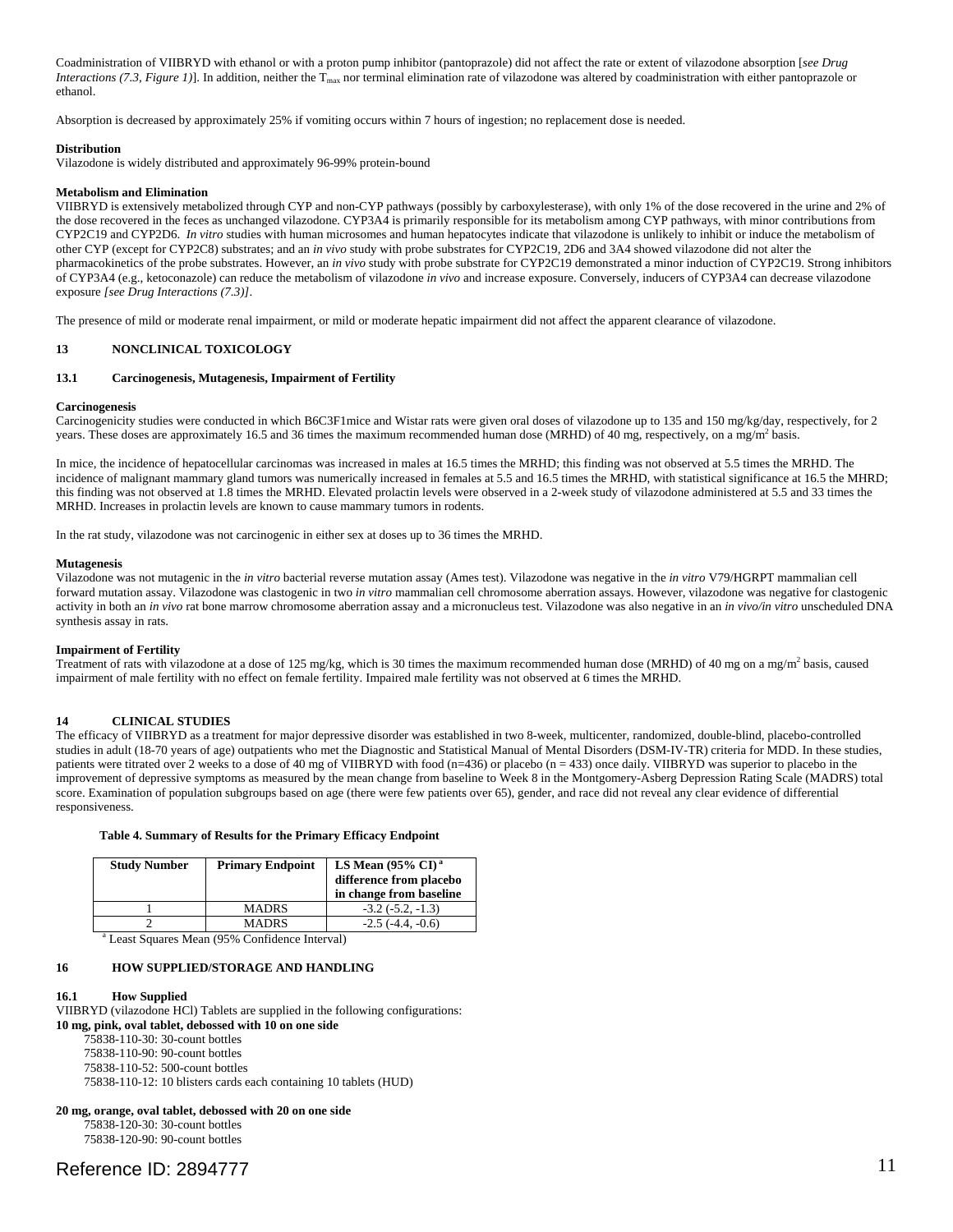75838-120-52: 500-count bottles 75838-120-12: 10 blisters cards each containing 10 tablets (HUD)

#### **40 mg, blue, oval tablet, debossed with 40 on one side**

75838-140-30: 30-count bottles 75838-140-90: 90-count bottles 75838-140-52: 500-count bottles 75838-140-12: 10 blisters cards each containing 10 tablets (HUD)

#### **Patient Starter Kit**

75838-179-30: blister card containing 30 tablets:

**10 mg, pink, oval, debossed with 10 on one side: 7 tablets 20 mg, orange, oval, debossed with 20 on one side: 7 tablets 40 mg, blue, oval, debossed with 40 on one side: 16 tablets** 

#### **16.2 Storage**

VIIBRYD (vilazodone HCl) Tablets should be stored at 25°C (77°F) with excursions permitted to 15°C - 30°C (59°F - 86°F) [*see USP Controlled Room Temperature*].

#### **17 PATIENT COUNSELING INFORMATION**

*See Medication Guide (17.2).* 

#### **17.1 Information for Patients**

Advise patients and their caregivers about the benefits and risks associated with treatment with VIIBRYD and counsel them in its appropriate use. Advise patients and their caregivers to read the Medication Guide and assist them in understanding its contents. The complete text of the Medication Guide is reprinted at the end of this document.

#### **Suicide Risk**

Advise patients and caregivers to look for the emergence of suicidality, especially early during treatment and when the dose is adjusted up or down [*see Box Warning and Warnings and Precautions (5.1)*].

#### **Dosing and Administration**

Instruct patients to take VIIBRYD with food. When initiating treatment with VIIBRYD the dose should be titrated, starting with a dose of 10 mg once daily for 7 days, followed by 20 mg once daily for an additional 7 days, and then increased to 40 mg once daily.

#### **Concomitant Medication**

Instruct patients not to take VIIBRYD with an MAOI or within 14 days of stopping an MAOI and to allow 14 days after stopping VIIBRYD before starting an MAOI [*see Contraindications (4.1)*].

#### **Serotonin Syndrome or Neuroleptic Malignant Syndrome (NMS)-like Reactions**

Caution patients about the risk of serotonin syndrome or Neuroleptic Malignant Syndrome (NMS)-like reactions, particularly with the concomitant use of VIIBRYD and triptans, tramadol, tryptophan supplements, other serotonergic agents, or antipsychotic drugs [*see Warnings and Precautions (5.2) and Drug Interactions (7.1)*].

#### **Seizures**

 Caution patients about using VIIBRYD if they have a history of a seizure disorder [*see Warnings and Precautions (5.3)*]. Patients with a history of seizures were excluded from clinical studies.

#### **Abnormal Bleeding**

Caution patients about the concomitant use of VIIBRYD and NSAIDs, aspirin, warfarin, or other drugs that affect coagulation since combined use of psychotropic drugs that interfere with serotonin reuptake and these agents has been associated with an increased risk of abnormal bleeding [*see Warnings and Precautions (5.4)*].

#### **Activation of Mania/Hypomania**

Advise patients and their caregivers to observe for signs of activation of mania/hypomania [*see Warnings and Precautions (5.5)*].

#### **Discontinuation**

Advise patients not to stop taking VIIBRYD without talking first with their healthcare provider. Patients should be aware that discontinuation effects may occur when suddenly stopping VIIBRYD [*see Warnings and Precautions (5.6)*].

#### **Hyponatremia**

Advise patients that if they are treated with diuretics, or are otherwise volume depleted, or are elderly, they may be at greater risk of developing hyponatremia while taking VIIBRYD [*see Warnings and Precautions (5.7)*].

#### **Alcohol**

Advise patients to avoid alcohol while taking VIIBRYD [*see Drug Interactions (7.3)*].

#### **Allergic Reactions**

Advise patients to notify their healthcare provider if they develop an allergic reaction such as rash, hives, swelling, or difficulty breathing.

#### **Pregnancy**

Advise patients to notify their healthcare provider if they become pregnant or intend to become pregnant during therapy with VIIBRYD [*see Use in Specific Populations (8.1)*].

#### **Nursing Mothers**

Advise patients to notify their healthcare provider if they are breastfeeding an infant and would like to continue or start VIIBRYD [*see Use in Specific Populations (8.3)*].

**Interference with Cognitive and Motor Performance**